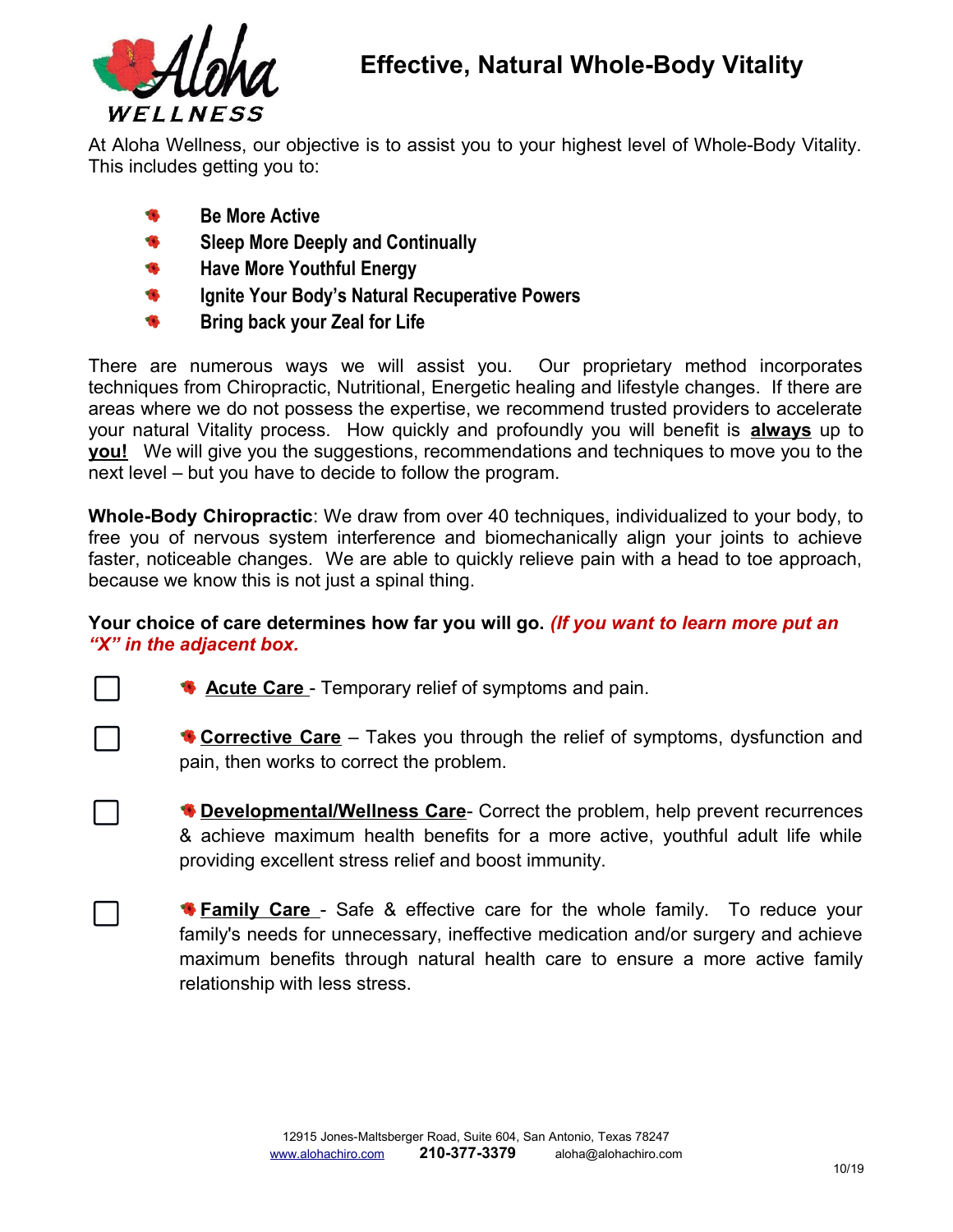## **Additional wellness services:**



| Safe Whole Food Supplements- Herbals and Homeopathic Products                                                                                                                                                                                                                                                                     |
|-----------------------------------------------------------------------------------------------------------------------------------------------------------------------------------------------------------------------------------------------------------------------------------------------------------------------------------|
| * Nutritional Healing-Individualized, specific nutrition program identifies<br>biochemical and energetic weaknesses in the Autonomic Nervous System, which<br>controls all body functions, then feeds and repairs the prior damage. This is<br>important to your body's ability to fully recuperate and function more youthfully. |
| Cleanse/Detoxification/Purification-This is a rapid cleansing of the toxins we<br>have accumulated over the years. Many patients report a decrease in pain, weight<br>loss, increased energy and an overall improved life.                                                                                                        |
| <b>*</b> Rehabilitation/Exercise Recommendations- There are certain movements<br>that can increase your body's stability. This helps to reduce the effects and<br>development of chronic conditions.                                                                                                                              |
| <b>◆ Weight Management-</b> Numerous methods are available from evidence-based<br>approaches to utilizing supplements, cleanses and dietary habits for improving<br>your weigh results.                                                                                                                                           |
| * Foot Orthotics- Support the feet and the rest of your body can come in line.<br>Safe effective approach to alignment away from the office.                                                                                                                                                                                      |
| <b>Traction Pillows-</b> Sleeping position is vital to your body's ability to heal,<br>regenerate and grow. Traction pillows allow for proper therapy while you sleep<br>and provides a better sleep.                                                                                                                             |
| Laser and Light Therapy- Therapeutic use of light is beneficial for reducing the<br>signs of aging, inflammation and pain. This is the latest research for the<br>acceleration of the healing process. Simple and affordable to be used at home to<br>continue the regenerative processes away from the office.                   |

Thank you for choosing Aloha Wellness for your chiropractic care. We are committed to providing your family with the highest quality of corrective, nutritional and wellness chiropractic care available so that you and your family can enjoy an active, healthy life. We will be working together to help you all reach your health and wellness goals. We are committed to the success of your care. We look forward to a long, healthy relationship with you and your family

Aloha Kapa,<br>J*u*dw

**Dr. Clayton L. Clark, D.C, ACN**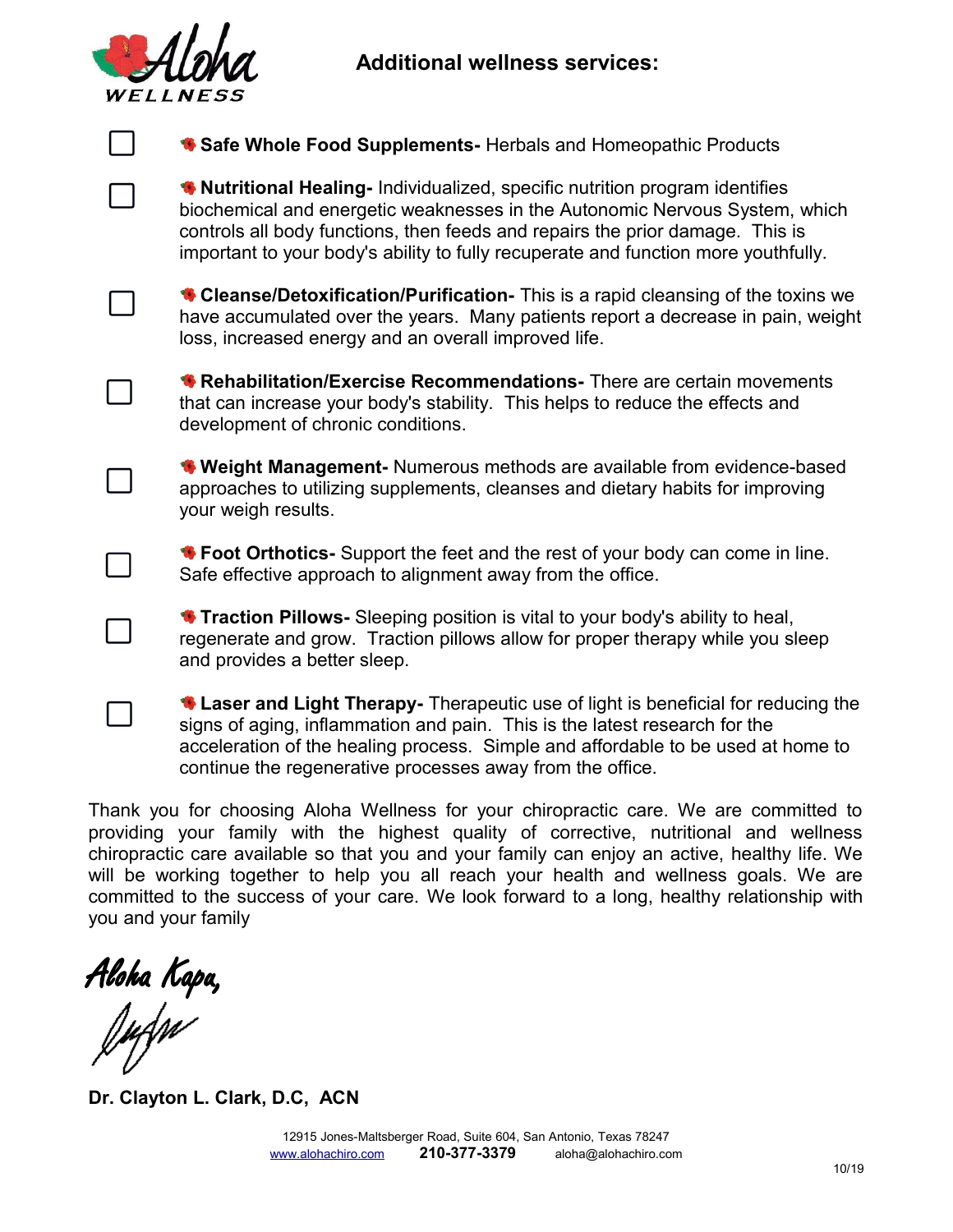

## **Financial Policies**

Each visit may consist of a combination of examination, consultation, problem-solving, and multiple indicated procedures. Our therapeutic approach combines skills from many clinically effective disciplines such as modern chiropractic, mind-body healing, physiologic balancing, exercise instruction, specific nutritional healing, and other various modalities. The procedure selection at each visit may be limited by your plan.

**Summary of Fees** (varies by level of service and plan choice)

| Initial Visit (Consult/Exam/Spinal Adjustment, 30-45 minutes)                | \$150.00 | \$260.00 |
|------------------------------------------------------------------------------|----------|----------|
| <b>Second Visit</b> (Report of Findings/Care Plan, Adjustments, 10-15 min)   | \$75.00  | \$138.00 |
| Regular Visit (Adjustments/Care not including modalities, 3-10 minutes)      | \$75.00  | \$95.00  |
|                                                                              | \$43.00  | \$60.00  |
|                                                                              | \$650.00 | \$450.00 |
| Senior Plan 12 Visit Plan (1 re-exam, ~\$46 per visit, Save 67%)             |          |          |
| 12 Visit Plan (for Nutrition Patients, 1 re-exam, ~\$60 per visit, Save 43%) |          | \$495.00 |

**Choose the plan below that best suits your needs.** (Please notify us if there is a need to change plans.)

| Pay as you go:       | Full Price per Service           | No savings in time or visits      |
|----------------------|----------------------------------|-----------------------------------|
| <b>Benefits:</b>     | No upfront commitment.           | Time of Service Discount          |
| <b>Prepaid Plan:</b> | Prepay for Plan or make payments | More than 50% Savings.            |
| <b>Benefits:</b>     | Commitment savings.              | Includes Time of Service Discount |

All nutritional supplements, homeopathic, herbals, botanicals, Isagenix, and miscellaneous therapeutic supplies are charged separately. Examinations, scans and additional procedures may carry extra charges. Any additional insurance forms, reports, or requests for information may be completed by our office for an additional charge.

**I understand and agree that health and accident insurance policies are an arrangement between an insurance carrier and myself. Furthermore, I understand that the Doctor's Office may prepare any necessary reports and forms to assist in the collection process with my insurance company. The insurance amount authorized to be paid directly to the Doctor's Office will be credited to my account on receipt and without refund. However, I clearly understand and agree that all services rendered to me are charged directly to me and that I am personally responsible for payment. I also understand that if I suspend or terminate my care, any fees for professional services rendered to me will be immediately due and payable. Payment may be in the form of cash, check, money order, or credit card.**

**I have read and understand the above financial policies.**

**Print Name** 

**Signature 2016** 2017 2018 2020 2021 2021 2022 2021 2022 2021 2022 2021 2022 2022 2021 2022 2022 2022 2021 2022 20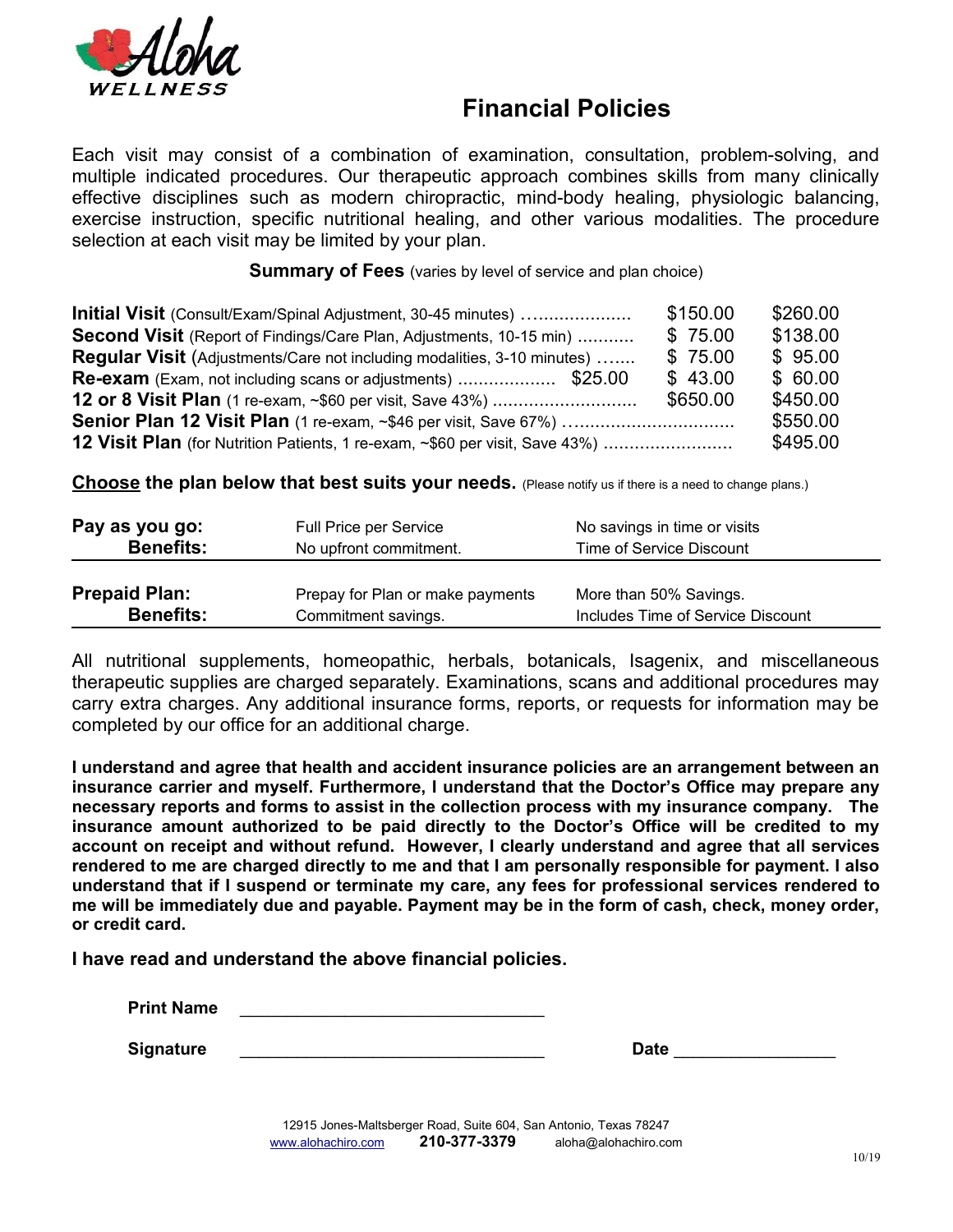

| <b>Patient History:</b>                                                                                          |                            |  |
|------------------------------------------------------------------------------------------------------------------|----------------------------|--|
|                                                                                                                  | <b>Notes</b>               |  |
|                                                                                                                  | (Clinic Use Only)          |  |
| 2) Does it travel to your arms, legs or head? Yes ____ No ___                                                    | Ht:<br>Wt:                 |  |
| 3) On a scale from 0-10, with $0 =$ no pain, 10 = the worst pain imaginable,                                     | BP:                        |  |
| how bad was your pain when it first started?<br>$\frac{1}{10}$                                                   | Pulse:                     |  |
| 4) On a scale from 0-10, how bad is it now?<br>$\frac{1}{10}$ / 10                                               |                            |  |
| 5) Describe the pain/complaint (ie: sharp/burning/achy): _______________________                                 |                            |  |
| 6) Is it constant or does it come and go? ______ constant ____ comes & goes                                      |                            |  |
|                                                                                                                  |                            |  |
|                                                                                                                  |                            |  |
|                                                                                                                  |                            |  |
|                                                                                                                  |                            |  |
|                                                                                                                  |                            |  |
| 11) Have you had this pain/complaint before? Yes _____ No ____                                                   |                            |  |
|                                                                                                                  |                            |  |
| What caused it?<br>$Yes$ No $\overline{\phantom{a}}$<br>Did you receive any treatment?<br>IF YES: What was done? |                            |  |
| 12) Has anyone treated you for this complaint? Yes _____ No _____                                                |                            |  |
|                                                                                                                  |                            |  |
|                                                                                                                  |                            |  |
|                                                                                                                  |                            |  |
| 13) Have you ever been treated by a chiropractor? Yes _____ No _____<br>IF YES: Who & When:                      |                            |  |
| IF YES:Same complaint?<br>$Yes$ No $\_\_$                                                                        |                            |  |
|                                                                                                                  |                            |  |
| 14) Do you have any heart or circulation problems? Yes ____ No ____                                              |                            |  |
|                                                                                                                  |                            |  |
| Yes No<br>15) Have you ever had a stroke?                                                                        |                            |  |
|                                                                                                                  |                            |  |
| 16) If any, what are you taking: medications? __________________________________                                 | Init. ________ Date ______ |  |
| 17) Females: Is there a possibility that you may be pregnant? Yes ____ No ____                                   |                            |  |
|                                                                                                                  |                            |  |
|                                                                                                                  | Date: __________________   |  |